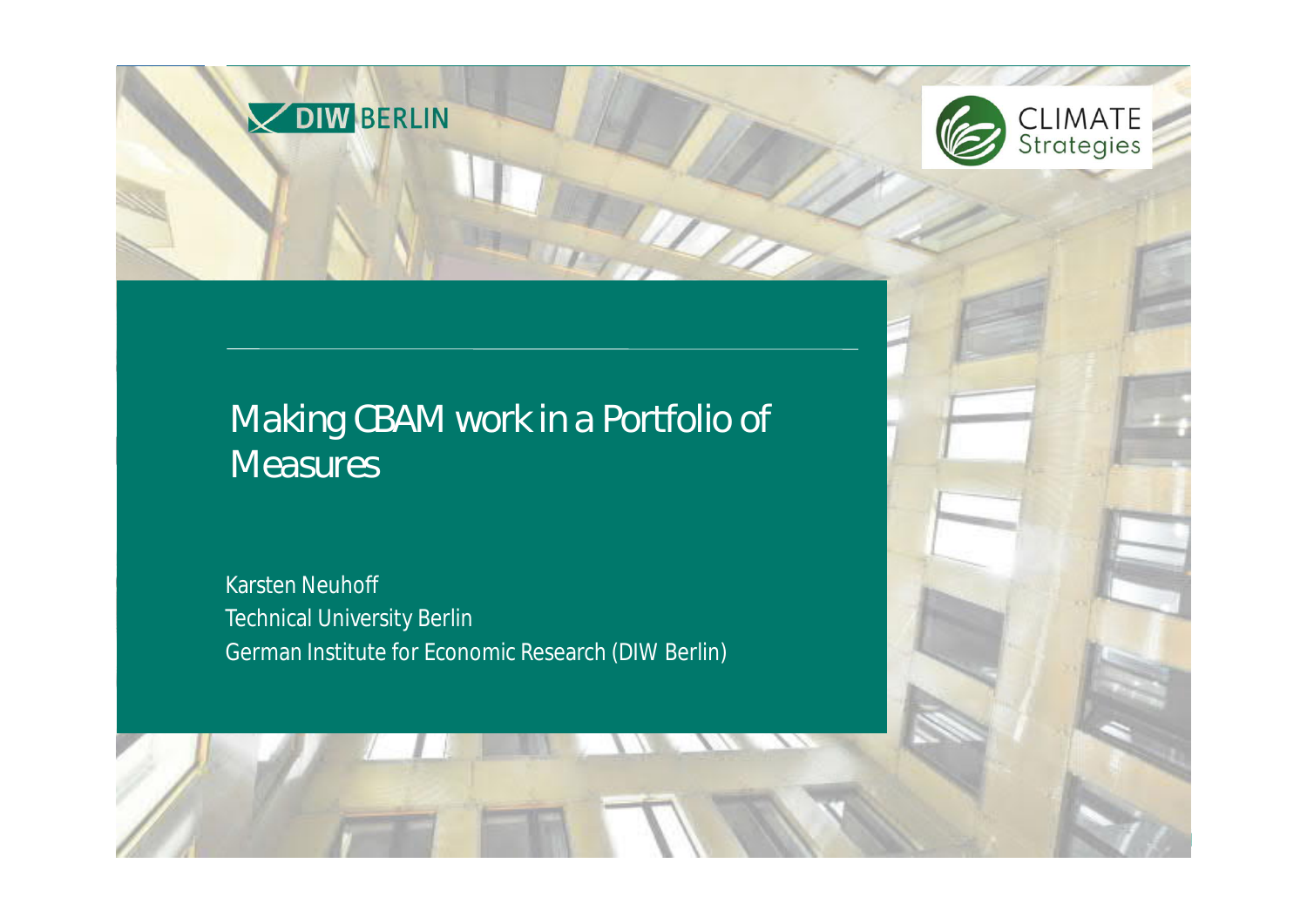**Specific carbon intensity** of trade partners to encourage carbon pricing and mitigation. **CBAM Design with**

Limits applicability (exports, indirect, value chain, resource shuffling)

Commission proposal Climate contribution

**Standardised values** per material group to covere value chain and exports.

 $E = \frac{1}{2}$ 

Other instruments for international cooperation.

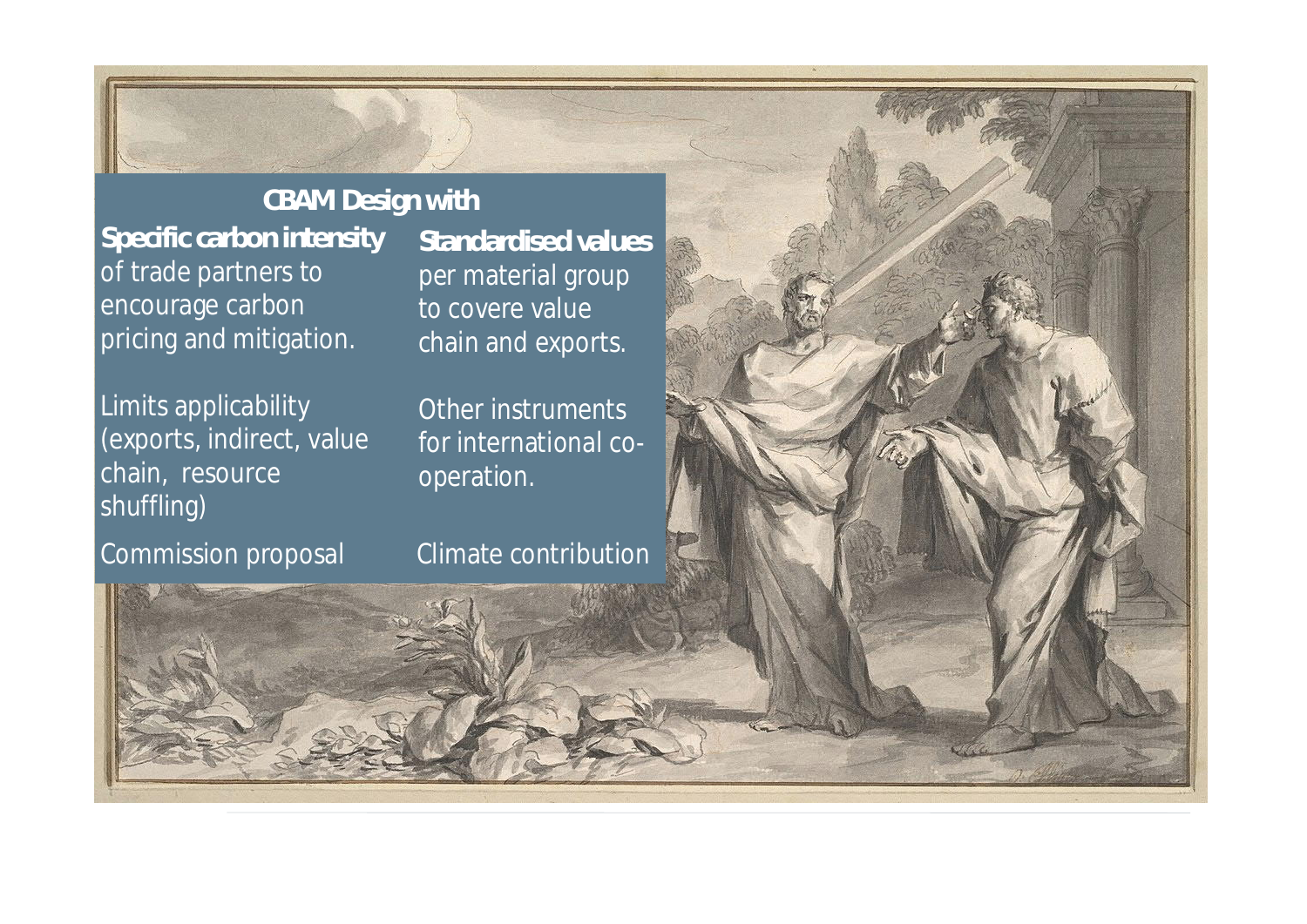- Producers of basic material liable for climate contribution per ton of material
- Revenues fund carbon contracts for difference for climate neutral processes
- Imports of materials in products also covered, liability waved for exports

- Assessed positively in support study on CBAM options to EU Commission.
- It uses established instruments, which makes it easier to implement.
- Meets WTO and administrative requirements avoiding risks and uncertainties.
- Differing from EU proposal, it does not incentivize climate action in third countries.
- But provides example and framework to convene carbon pricing alliance.

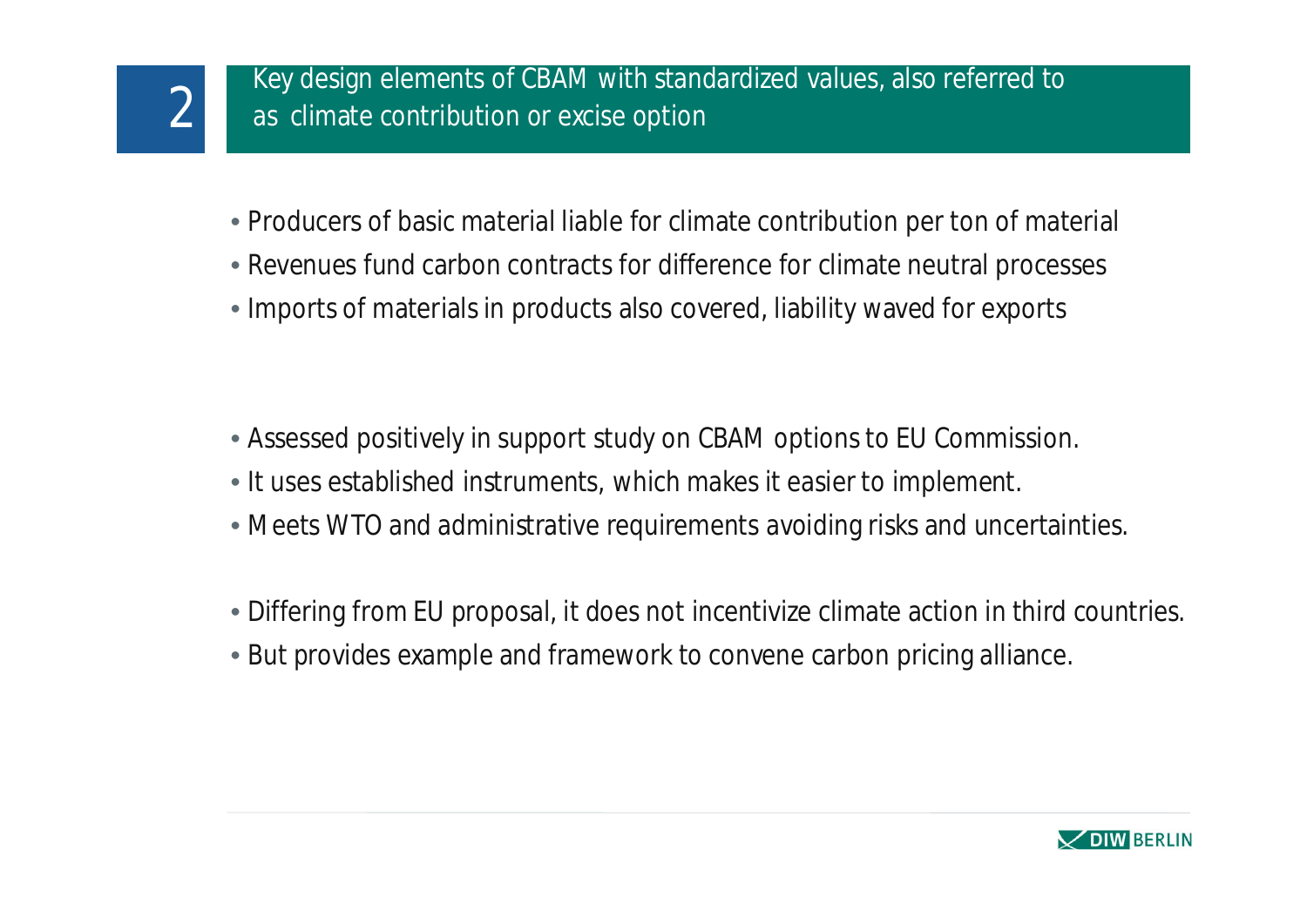## $3$   $\blacksquare$  EU ETS + Free allocation + Climate Contribution = Carbon price is effective



- (1) All emissions covered by EU ETS: Carbon price adjusts to secure emission cap
- (2) Existing plants obtain free allowances at level of best conventional technology if they implement transition strategy
- (3) EU ETS coverage ensures incentives to improve performance of existing plants
- (4) Producers are liable for climate contribution on material produced at level of best conventional technology
- (5) This creates incentives for efficient material use and recycling

The legal basis under European Union Law: RECIEL, https://doi.org/10.1111/reel.12131 **IW BERLIN** WTO-ASCM assesment of climate contribution with free allocation: Ismer, van Asselt, Haverkamp, Mehling, Neuhoff, Pirlot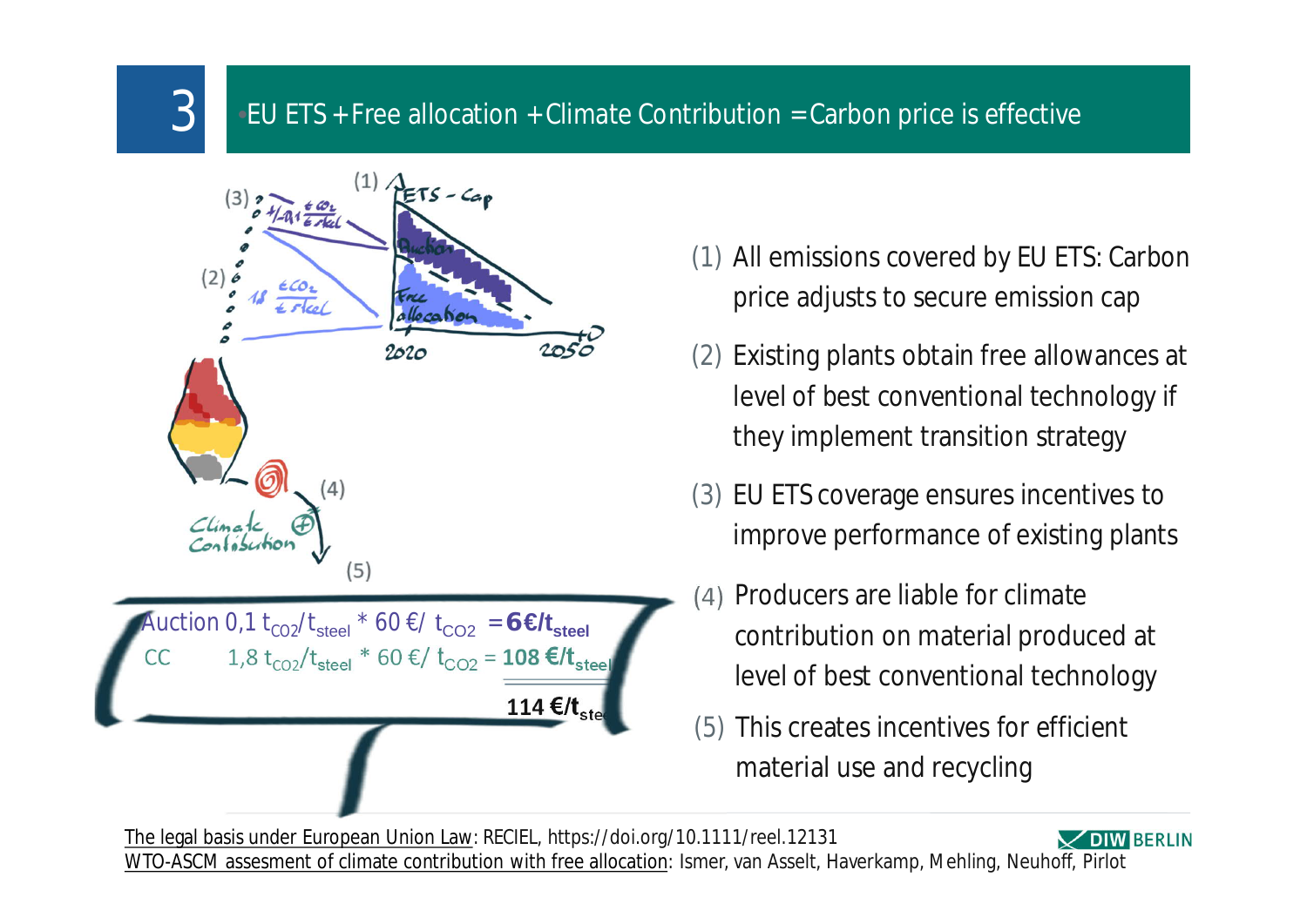



4

- (1) Incremental costs of climate neutral production processes supported with carbon contracts for difference
- (2) Climate contribution ensures EU scale funding and correct product pricing

Perspectivs from different EU countries: Linares/Gerres (Spain), Śniegocki, Richstein e.a. (Germany and Poland) **DIW BERLIN** A green recovery of the EU basic materials sector: barriers and policy solutions, Climate Policy, doi.org/10.1080/14693062.2021.1922340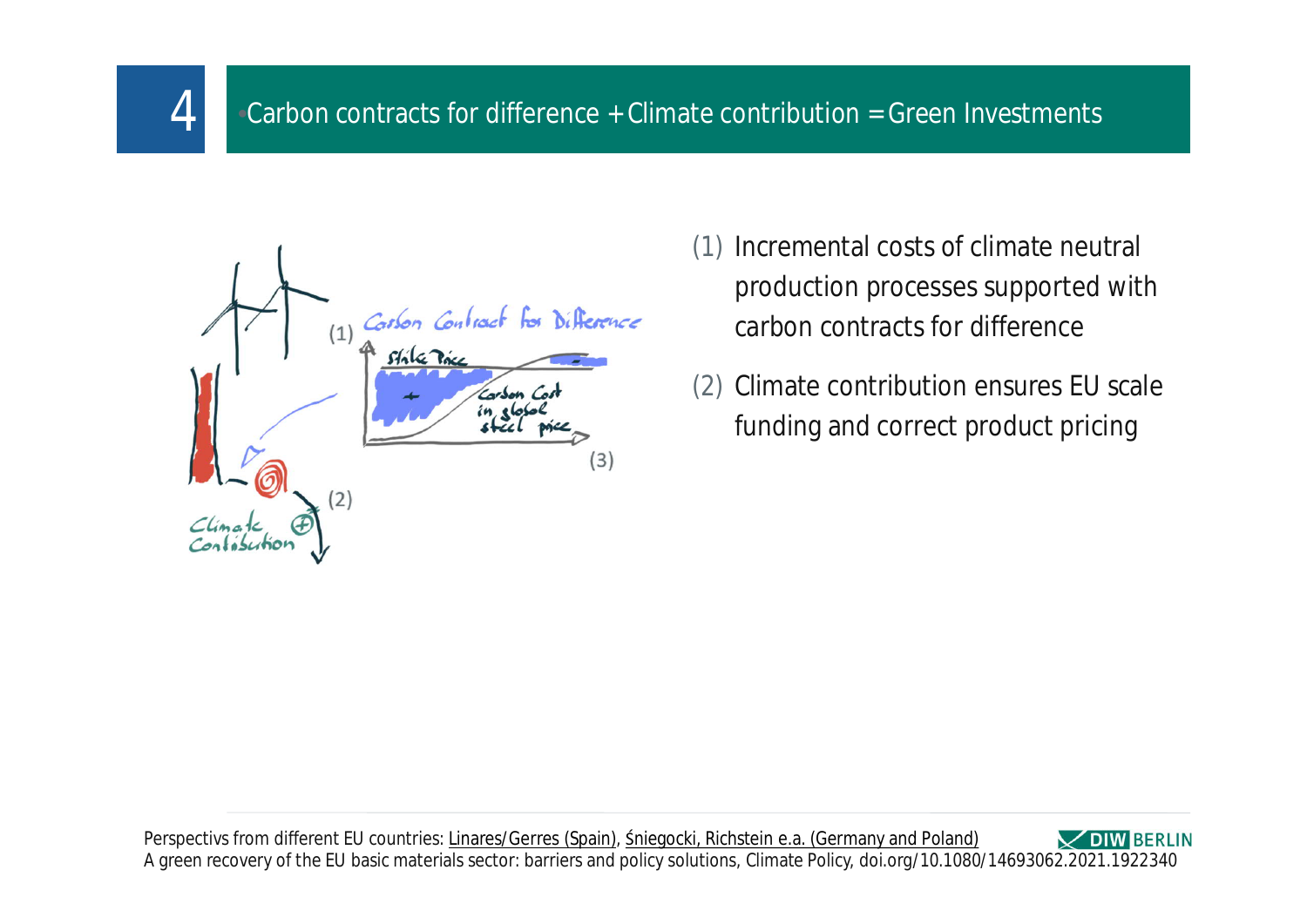## Free allocation + Climate contribution = No carbon leakage risks



5

- (1) Not only domestic producers but also importers liable for climate contribution
- (2) Liability for paying climate contribution can be passed to buyer
- (3) Liability is waived, if buyer of product is outside of EU